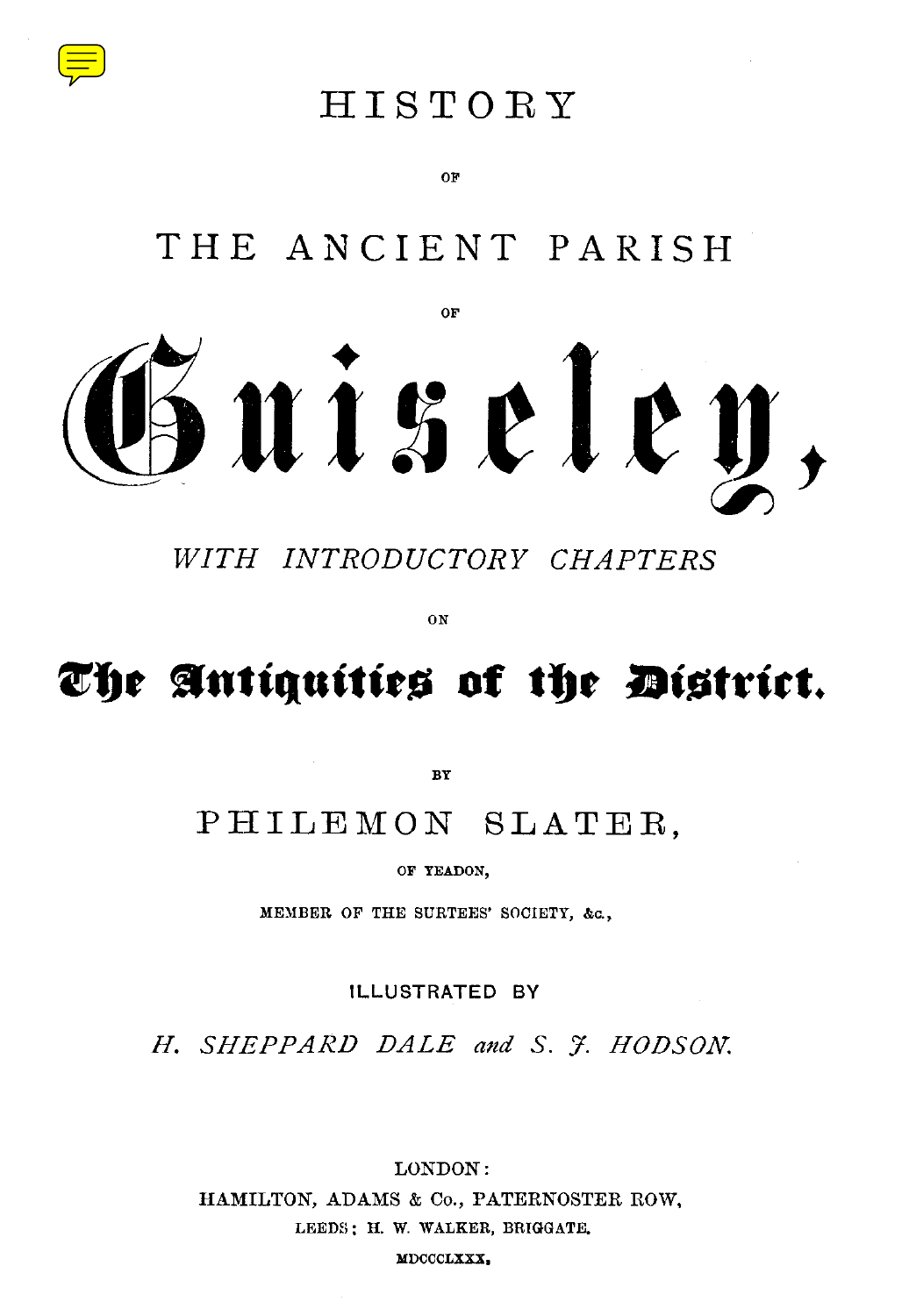#### *NOTE.*

*The Author of this History, having been incapacitated for the final preparation of the work for the printer, appointed us to collect his papers and complete the work. The duty was respectfully but diffidently undertaken. Shortly afterwards Mr. Slater died. A great portion of the work had already been done by himself, but a large number of Manuscripts had yet to be transcribed. In many of these the Author had made very brief notes, merely for the assistance of his own memory, consequently they did not contain detailed information on the subjects to which they referred. These incomplete documents would no doubt have been easily amplified by the Author, but this source of information was no longer available to us. It has been our endeavou theless, to complete the work in accordance with Mr. Slater's plan.* Some papers were found, containing extracts from other works, which were not *specified. In such cases, wherever it was possible, the Authors have been* acknowledged. A few quotations, however, may still remain unacknowledged, and for these we ask the indulgence of the Authors and of the Reader.

> *ERNEST E. SLATER, W. J. ALLEN.*

*Yeadon, Easter, 1880.*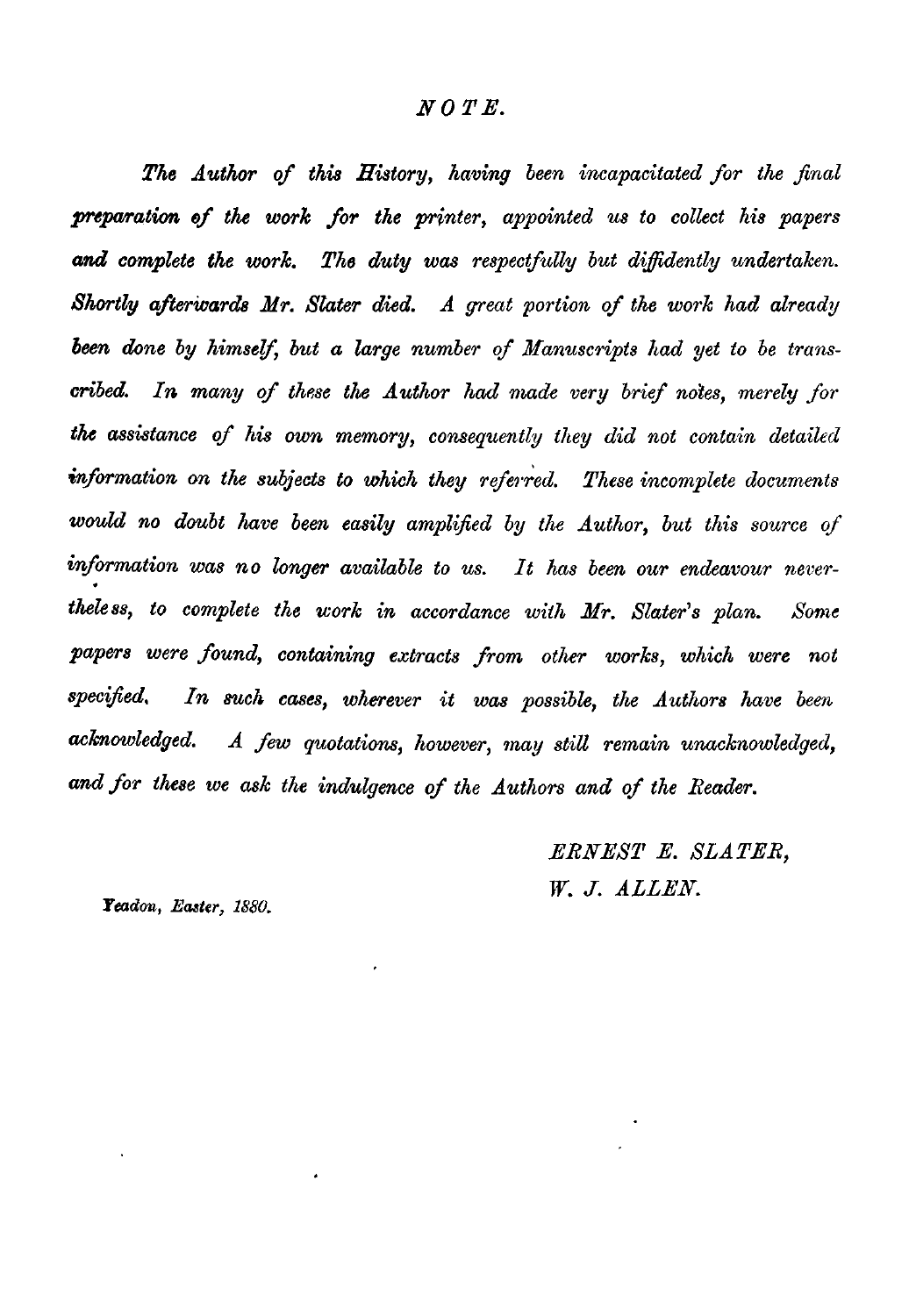



the compilation of such a History as that of the Ancient Parish of Guiseley, very diligent search

and incessant labour are required to make it as trustworthy and accurate as possible. In order to fulfil such requirements I have spent a great number of years, I may say nearly the whole of my life in collecting Ancient Manuscripts, searching Registers, and reading Histories, compiled by men, some of whom served their day and generation according to the will of God, and fell asleep ages ago.

If this work, in which are recited among other matters many benevolent actions of good and pious men, meets with the approbation of its readers, and especially those of them who are inhabitants of this old Parish, and if it should stimulate them to imitate the good deeds of our forefathers, to carry on the good work of development begun by them and prompt them to acts of piety and usefulness, it will have served the wish of the Author.

I have done my best to make this History as truth-. ful as possible, but should there be any mistake in any